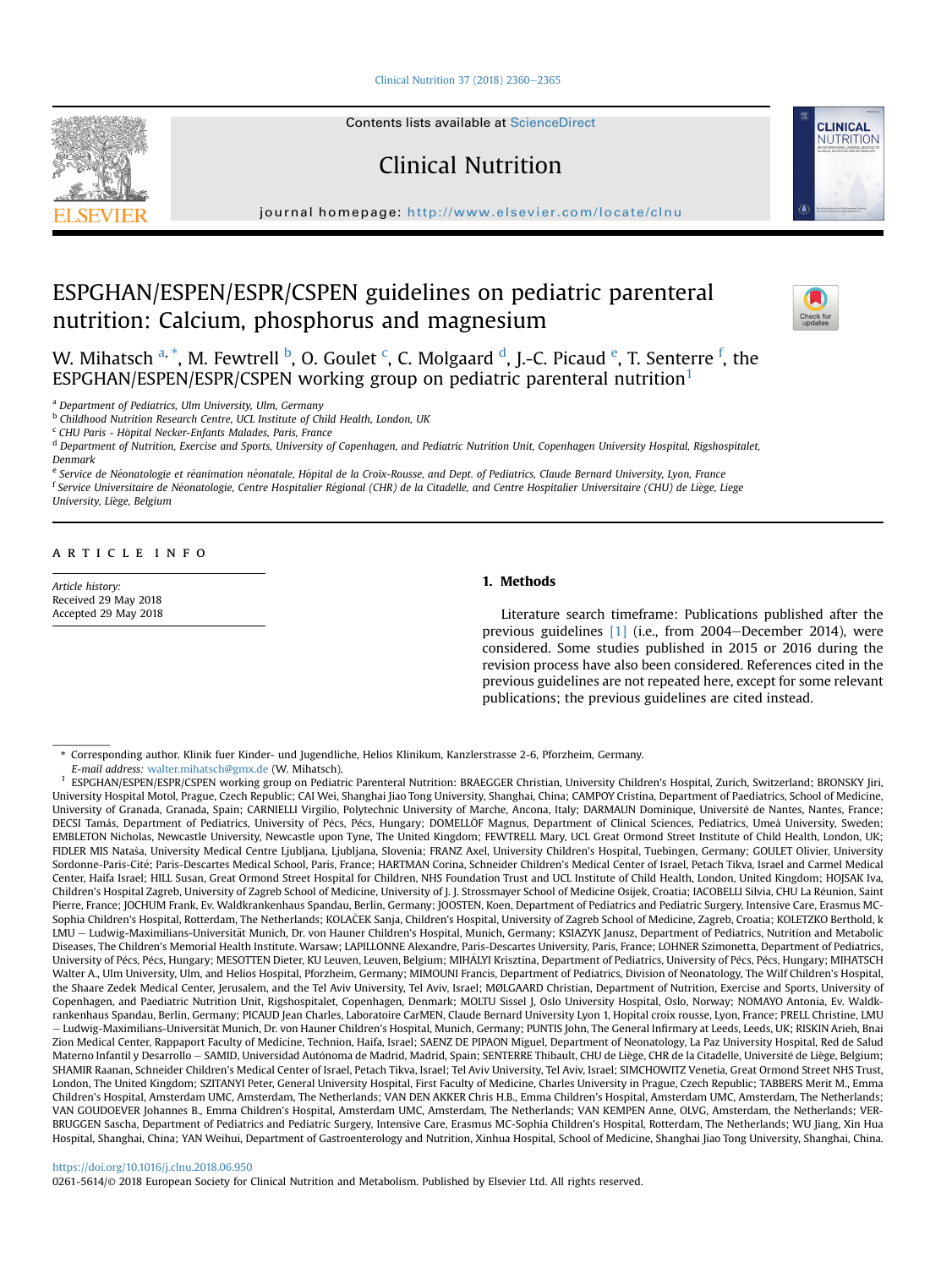R 8.1 In infants, children and adolescents on PN appropriate amounts of Ca, P and Mg should be provided to ensure optimal growth and bone mineralization (GPP,

Type of publications: Original papers, meta-analyses and overviews.

Key words: (Parenteral Nutrition or (Infusions, Parenteral)) or (parenteral and nutrition); (calcium or phosphorus or phosphate\* or bone or mineralization or magnesium)

Age: Child, infant, preterm

Language: English.

Table: Recommendations for calcium, phosphorus and magnesium in PN

component, Ca, P, and Mg also play major roles in many physiologic processes [\[1,2\].](#page-4-0)

In infants and children growth is the major determinant of mineral requirements. This is best analyzed for fetal growth where there is a linear association between fetal weight and total body content of Ca and P  $(0.21 \text{ mmol } (8.3 \text{ mg}) \text{ Ca/g}$  and 0.15 mmol (4.7 mg)  $P/g$ ) [\[3](#page-4-0)–[6\]](#page-4-0). Given an average fetal weight

| The mineral accretion of the fetus, healthy infant, child, and adolescent may be used as a reference for Ca, P and Mg provision (GPP, conditional<br>recommendation)<br>In the individual infant appropriate PN should provide a simultaneous slight surplus of Ca, P, and Mg to ensure optimal tissue and bone mineral accretion<br>(GPP, conditional recommendation)<br>Ca infusion may be used for prevention and treatment of early neonatal hypocalcaemia that is common and generally not associated with obvious clinical<br>problems such as tetany (GPP, conditional recommendation)<br>In preterm infants on PN who were exposed to maternal Mg therapy, Mg intakes need to be adapted to postnatal blood concentrations (LoE 2, RG B,<br>conditional recommendation)<br>recommendation)<br>It is recommended to use organic Ca and P salts for compounding of PN solutions to prevent precipitation (GPP, strong recommendation)<br>The adequacy of Ca and P intakes in preterm infants can be adjusted until both start being excreted simultaneously with low urine concentrations<br>(>1 mmol/L) indicative of a slight surplus (extrapolated evidence derived from enteral nutrition LoE 2+ studies, RG B, conditional recommendation)<br>The recommended parenteral intake for calcium, phosphorus, and magnesium intake in newborns and children on parenteral nutrition in mmol (mg)/kg/d is<br>as follows (LoE 2, 3 and 4, RG 0, conditional recommendation)<br>Ca mmol (mg)/kg/d<br>P mmol $(mg)/kg/d$<br>Age<br>Preterm infants during the first days of life<br>$1.0 - 2.0(31 - 62)$<br>$0.8 - 2.0(32 - 80)$<br><b>Growing Premature</b><br>$1.6 - 3.5(64 - 140)$<br>$1.6 - 3.5(50 - 108)$<br>$0 - 6$ m <sup>*</sup><br>$0.8 - 1.5(30 - 60)$<br>$0.7 - 1.3(20 - 40)$<br>$7 - 12$ m<br>0.5(20)<br>0.5(15)<br>0.15(4)<br>$0.25 - 0.4(10 - 16)$<br>$0.2 - 0.7(6 - 22)$<br>$1 - 18$ v<br>0.1(2.4)<br>*Includes term newborns.<br>In preterm infants with intrauterine growth restriction on PN careful monitoring of the plasma phosphate concentration within the first days of life is<br>required to prevent severe hypophosphataemia that can result in muscle weakness, respiratory failure, cardiac dysfunction, and death (LoE 3, RG 0, strong<br>recommendation)<br>In preterm infants on early PN during the first days of life lower Ca, P and Mg intakes are recommended than in growing stable preterm infants (Table 1) (LoE<br>2, RG B, conditional recommendation)<br>In early PN when calcium and phosphorus intakes are low (Table 1) and protein and energy are optimized it is recommended to use a molar Ca:P ratio below<br>1 (0.8–1.0) to reduce the incidence of early postnatal hypercalcaemia and hypophosphataemia (LoE 2, RG B, strong recommendation)<br>In infants and children on PN regular monitoring of the individual alkaline phosphatase, Ca, P and Mg serum concentrations and Ca and P urine<br>concentrations is required (Extrapolated evidence from LoE 2 and 3 studies, RG 0, strong recommendation)<br>In infants and children on long term PN the risk of metabolic bone disease requires periodic monitoring of Ca, P, vitamin D and bone mineral status (LoE<br>$2 +$ and 3, RG 0, strong recommendation) |       | strong recommendation)                                                                                                                                |  |  |                                 |
|---------------------------------------------------------------------------------------------------------------------------------------------------------------------------------------------------------------------------------------------------------------------------------------------------------------------------------------------------------------------------------------------------------------------------------------------------------------------------------------------------------------------------------------------------------------------------------------------------------------------------------------------------------------------------------------------------------------------------------------------------------------------------------------------------------------------------------------------------------------------------------------------------------------------------------------------------------------------------------------------------------------------------------------------------------------------------------------------------------------------------------------------------------------------------------------------------------------------------------------------------------------------------------------------------------------------------------------------------------------------------------------------------------------------------------------------------------------------------------------------------------------------------------------------------------------------------------------------------------------------------------------------------------------------------------------------------------------------------------------------------------------------------------------------------------------------------------------------------------------------------------------------------------------------------------------------------------------------------------------------------------------------------------------------------------------------------------------------------------------------------------------------------------------------------------------------------------------------------------------------------------------------------------------------------------------------------------------------------------------------------------------------------------------------------------------------------------------------------------------------------------------------------------------------------------------------------------------------------------------------------------------------------------------------------------------------------------------------------------------------------------------------------------------------------------------------------------------------------------------------------------------------------------------------------------------------------------------------------------------------------------------------------------------------------------------------------------------------------------------------------------------------------------------------------------------------------------------------------------------------------------------------------|-------|-------------------------------------------------------------------------------------------------------------------------------------------------------|--|--|---------------------------------|
| R 8.3<br>R 8.4                                                                                                                                                                                                                                                                                                                                                                                                                                                                                                                                                                                                                                                                                                                                                                                                                                                                                                                                                                                                                                                                                                                                                                                                                                                                                                                                                                                                                                                                                                                                                                                                                                                                                                                                                                                                                                                                                                                                                                                                                                                                                                                                                                                                                                                                                                                                                                                                                                                                                                                                                                                                                                                                                                                                                                                                                                                                                                                                                                                                                                                                                                                                                                                                                                                            | R 8.2 |                                                                                                                                                       |  |  |                                 |
|                                                                                                                                                                                                                                                                                                                                                                                                                                                                                                                                                                                                                                                                                                                                                                                                                                                                                                                                                                                                                                                                                                                                                                                                                                                                                                                                                                                                                                                                                                                                                                                                                                                                                                                                                                                                                                                                                                                                                                                                                                                                                                                                                                                                                                                                                                                                                                                                                                                                                                                                                                                                                                                                                                                                                                                                                                                                                                                                                                                                                                                                                                                                                                                                                                                                           |       |                                                                                                                                                       |  |  |                                 |
|                                                                                                                                                                                                                                                                                                                                                                                                                                                                                                                                                                                                                                                                                                                                                                                                                                                                                                                                                                                                                                                                                                                                                                                                                                                                                                                                                                                                                                                                                                                                                                                                                                                                                                                                                                                                                                                                                                                                                                                                                                                                                                                                                                                                                                                                                                                                                                                                                                                                                                                                                                                                                                                                                                                                                                                                                                                                                                                                                                                                                                                                                                                                                                                                                                                                           |       |                                                                                                                                                       |  |  |                                 |
| R 8.5<br>R 8.6<br>R 8.7<br>R 8.8<br>R 8.9<br>R 8.10<br>R 8.11<br>R 8.12<br>R 8.13<br>R 8.14                                                                                                                                                                                                                                                                                                                                                                                                                                                                                                                                                                                                                                                                                                                                                                                                                                                                                                                                                                                                                                                                                                                                                                                                                                                                                                                                                                                                                                                                                                                                                                                                                                                                                                                                                                                                                                                                                                                                                                                                                                                                                                                                                                                                                                                                                                                                                                                                                                                                                                                                                                                                                                                                                                                                                                                                                                                                                                                                                                                                                                                                                                                                                                               |       |                                                                                                                                                       |  |  |                                 |
|                                                                                                                                                                                                                                                                                                                                                                                                                                                                                                                                                                                                                                                                                                                                                                                                                                                                                                                                                                                                                                                                                                                                                                                                                                                                                                                                                                                                                                                                                                                                                                                                                                                                                                                                                                                                                                                                                                                                                                                                                                                                                                                                                                                                                                                                                                                                                                                                                                                                                                                                                                                                                                                                                                                                                                                                                                                                                                                                                                                                                                                                                                                                                                                                                                                                           |       |                                                                                                                                                       |  |  |                                 |
|                                                                                                                                                                                                                                                                                                                                                                                                                                                                                                                                                                                                                                                                                                                                                                                                                                                                                                                                                                                                                                                                                                                                                                                                                                                                                                                                                                                                                                                                                                                                                                                                                                                                                                                                                                                                                                                                                                                                                                                                                                                                                                                                                                                                                                                                                                                                                                                                                                                                                                                                                                                                                                                                                                                                                                                                                                                                                                                                                                                                                                                                                                                                                                                                                                                                           |       |                                                                                                                                                       |  |  |                                 |
|                                                                                                                                                                                                                                                                                                                                                                                                                                                                                                                                                                                                                                                                                                                                                                                                                                                                                                                                                                                                                                                                                                                                                                                                                                                                                                                                                                                                                                                                                                                                                                                                                                                                                                                                                                                                                                                                                                                                                                                                                                                                                                                                                                                                                                                                                                                                                                                                                                                                                                                                                                                                                                                                                                                                                                                                                                                                                                                                                                                                                                                                                                                                                                                                                                                                           |       |                                                                                                                                                       |  |  |                                 |
|                                                                                                                                                                                                                                                                                                                                                                                                                                                                                                                                                                                                                                                                                                                                                                                                                                                                                                                                                                                                                                                                                                                                                                                                                                                                                                                                                                                                                                                                                                                                                                                                                                                                                                                                                                                                                                                                                                                                                                                                                                                                                                                                                                                                                                                                                                                                                                                                                                                                                                                                                                                                                                                                                                                                                                                                                                                                                                                                                                                                                                                                                                                                                                                                                                                                           |       | Acidic solutions packaged in glass vials, such as calcium gluconate, are contaminated with aluminum and should not be used in PN (LoE 3, RG 0, strong |  |  |                                 |
|                                                                                                                                                                                                                                                                                                                                                                                                                                                                                                                                                                                                                                                                                                                                                                                                                                                                                                                                                                                                                                                                                                                                                                                                                                                                                                                                                                                                                                                                                                                                                                                                                                                                                                                                                                                                                                                                                                                                                                                                                                                                                                                                                                                                                                                                                                                                                                                                                                                                                                                                                                                                                                                                                                                                                                                                                                                                                                                                                                                                                                                                                                                                                                                                                                                                           |       |                                                                                                                                                       |  |  |                                 |
|                                                                                                                                                                                                                                                                                                                                                                                                                                                                                                                                                                                                                                                                                                                                                                                                                                                                                                                                                                                                                                                                                                                                                                                                                                                                                                                                                                                                                                                                                                                                                                                                                                                                                                                                                                                                                                                                                                                                                                                                                                                                                                                                                                                                                                                                                                                                                                                                                                                                                                                                                                                                                                                                                                                                                                                                                                                                                                                                                                                                                                                                                                                                                                                                                                                                           |       |                                                                                                                                                       |  |  |                                 |
|                                                                                                                                                                                                                                                                                                                                                                                                                                                                                                                                                                                                                                                                                                                                                                                                                                                                                                                                                                                                                                                                                                                                                                                                                                                                                                                                                                                                                                                                                                                                                                                                                                                                                                                                                                                                                                                                                                                                                                                                                                                                                                                                                                                                                                                                                                                                                                                                                                                                                                                                                                                                                                                                                                                                                                                                                                                                                                                                                                                                                                                                                                                                                                                                                                                                           |       |                                                                                                                                                       |  |  |                                 |
|                                                                                                                                                                                                                                                                                                                                                                                                                                                                                                                                                                                                                                                                                                                                                                                                                                                                                                                                                                                                                                                                                                                                                                                                                                                                                                                                                                                                                                                                                                                                                                                                                                                                                                                                                                                                                                                                                                                                                                                                                                                                                                                                                                                                                                                                                                                                                                                                                                                                                                                                                                                                                                                                                                                                                                                                                                                                                                                                                                                                                                                                                                                                                                                                                                                                           |       |                                                                                                                                                       |  |  |                                 |
|                                                                                                                                                                                                                                                                                                                                                                                                                                                                                                                                                                                                                                                                                                                                                                                                                                                                                                                                                                                                                                                                                                                                                                                                                                                                                                                                                                                                                                                                                                                                                                                                                                                                                                                                                                                                                                                                                                                                                                                                                                                                                                                                                                                                                                                                                                                                                                                                                                                                                                                                                                                                                                                                                                                                                                                                                                                                                                                                                                                                                                                                                                                                                                                                                                                                           |       |                                                                                                                                                       |  |  |                                 |
|                                                                                                                                                                                                                                                                                                                                                                                                                                                                                                                                                                                                                                                                                                                                                                                                                                                                                                                                                                                                                                                                                                                                                                                                                                                                                                                                                                                                                                                                                                                                                                                                                                                                                                                                                                                                                                                                                                                                                                                                                                                                                                                                                                                                                                                                                                                                                                                                                                                                                                                                                                                                                                                                                                                                                                                                                                                                                                                                                                                                                                                                                                                                                                                                                                                                           |       |                                                                                                                                                       |  |  | Mg mmol (mg)/kg/d               |
|                                                                                                                                                                                                                                                                                                                                                                                                                                                                                                                                                                                                                                                                                                                                                                                                                                                                                                                                                                                                                                                                                                                                                                                                                                                                                                                                                                                                                                                                                                                                                                                                                                                                                                                                                                                                                                                                                                                                                                                                                                                                                                                                                                                                                                                                                                                                                                                                                                                                                                                                                                                                                                                                                                                                                                                                                                                                                                                                                                                                                                                                                                                                                                                                                                                                           |       |                                                                                                                                                       |  |  | $0.1 - 0.2$ (2.5 - 5.0)         |
|                                                                                                                                                                                                                                                                                                                                                                                                                                                                                                                                                                                                                                                                                                                                                                                                                                                                                                                                                                                                                                                                                                                                                                                                                                                                                                                                                                                                                                                                                                                                                                                                                                                                                                                                                                                                                                                                                                                                                                                                                                                                                                                                                                                                                                                                                                                                                                                                                                                                                                                                                                                                                                                                                                                                                                                                                                                                                                                                                                                                                                                                                                                                                                                                                                                                           |       |                                                                                                                                                       |  |  | $0.2 - 0.3$ (5.0 - 7.5) infants |
|                                                                                                                                                                                                                                                                                                                                                                                                                                                                                                                                                                                                                                                                                                                                                                                                                                                                                                                                                                                                                                                                                                                                                                                                                                                                                                                                                                                                                                                                                                                                                                                                                                                                                                                                                                                                                                                                                                                                                                                                                                                                                                                                                                                                                                                                                                                                                                                                                                                                                                                                                                                                                                                                                                                                                                                                                                                                                                                                                                                                                                                                                                                                                                                                                                                                           |       |                                                                                                                                                       |  |  | $0.1 - 0.2(2.4 - 5)$            |
|                                                                                                                                                                                                                                                                                                                                                                                                                                                                                                                                                                                                                                                                                                                                                                                                                                                                                                                                                                                                                                                                                                                                                                                                                                                                                                                                                                                                                                                                                                                                                                                                                                                                                                                                                                                                                                                                                                                                                                                                                                                                                                                                                                                                                                                                                                                                                                                                                                                                                                                                                                                                                                                                                                                                                                                                                                                                                                                                                                                                                                                                                                                                                                                                                                                                           |       |                                                                                                                                                       |  |  |                                 |
|                                                                                                                                                                                                                                                                                                                                                                                                                                                                                                                                                                                                                                                                                                                                                                                                                                                                                                                                                                                                                                                                                                                                                                                                                                                                                                                                                                                                                                                                                                                                                                                                                                                                                                                                                                                                                                                                                                                                                                                                                                                                                                                                                                                                                                                                                                                                                                                                                                                                                                                                                                                                                                                                                                                                                                                                                                                                                                                                                                                                                                                                                                                                                                                                                                                                           |       |                                                                                                                                                       |  |  |                                 |
|                                                                                                                                                                                                                                                                                                                                                                                                                                                                                                                                                                                                                                                                                                                                                                                                                                                                                                                                                                                                                                                                                                                                                                                                                                                                                                                                                                                                                                                                                                                                                                                                                                                                                                                                                                                                                                                                                                                                                                                                                                                                                                                                                                                                                                                                                                                                                                                                                                                                                                                                                                                                                                                                                                                                                                                                                                                                                                                                                                                                                                                                                                                                                                                                                                                                           |       |                                                                                                                                                       |  |  |                                 |
|                                                                                                                                                                                                                                                                                                                                                                                                                                                                                                                                                                                                                                                                                                                                                                                                                                                                                                                                                                                                                                                                                                                                                                                                                                                                                                                                                                                                                                                                                                                                                                                                                                                                                                                                                                                                                                                                                                                                                                                                                                                                                                                                                                                                                                                                                                                                                                                                                                                                                                                                                                                                                                                                                                                                                                                                                                                                                                                                                                                                                                                                                                                                                                                                                                                                           |       |                                                                                                                                                       |  |  |                                 |
|                                                                                                                                                                                                                                                                                                                                                                                                                                                                                                                                                                                                                                                                                                                                                                                                                                                                                                                                                                                                                                                                                                                                                                                                                                                                                                                                                                                                                                                                                                                                                                                                                                                                                                                                                                                                                                                                                                                                                                                                                                                                                                                                                                                                                                                                                                                                                                                                                                                                                                                                                                                                                                                                                                                                                                                                                                                                                                                                                                                                                                                                                                                                                                                                                                                                           |       |                                                                                                                                                       |  |  |                                 |
|                                                                                                                                                                                                                                                                                                                                                                                                                                                                                                                                                                                                                                                                                                                                                                                                                                                                                                                                                                                                                                                                                                                                                                                                                                                                                                                                                                                                                                                                                                                                                                                                                                                                                                                                                                                                                                                                                                                                                                                                                                                                                                                                                                                                                                                                                                                                                                                                                                                                                                                                                                                                                                                                                                                                                                                                                                                                                                                                                                                                                                                                                                                                                                                                                                                                           |       |                                                                                                                                                       |  |  |                                 |
|                                                                                                                                                                                                                                                                                                                                                                                                                                                                                                                                                                                                                                                                                                                                                                                                                                                                                                                                                                                                                                                                                                                                                                                                                                                                                                                                                                                                                                                                                                                                                                                                                                                                                                                                                                                                                                                                                                                                                                                                                                                                                                                                                                                                                                                                                                                                                                                                                                                                                                                                                                                                                                                                                                                                                                                                                                                                                                                                                                                                                                                                                                                                                                                                                                                                           |       |                                                                                                                                                       |  |  |                                 |
|                                                                                                                                                                                                                                                                                                                                                                                                                                                                                                                                                                                                                                                                                                                                                                                                                                                                                                                                                                                                                                                                                                                                                                                                                                                                                                                                                                                                                                                                                                                                                                                                                                                                                                                                                                                                                                                                                                                                                                                                                                                                                                                                                                                                                                                                                                                                                                                                                                                                                                                                                                                                                                                                                                                                                                                                                                                                                                                                                                                                                                                                                                                                                                                                                                                                           |       |                                                                                                                                                       |  |  |                                 |
|                                                                                                                                                                                                                                                                                                                                                                                                                                                                                                                                                                                                                                                                                                                                                                                                                                                                                                                                                                                                                                                                                                                                                                                                                                                                                                                                                                                                                                                                                                                                                                                                                                                                                                                                                                                                                                                                                                                                                                                                                                                                                                                                                                                                                                                                                                                                                                                                                                                                                                                                                                                                                                                                                                                                                                                                                                                                                                                                                                                                                                                                                                                                                                                                                                                                           |       |                                                                                                                                                       |  |  |                                 |
|                                                                                                                                                                                                                                                                                                                                                                                                                                                                                                                                                                                                                                                                                                                                                                                                                                                                                                                                                                                                                                                                                                                                                                                                                                                                                                                                                                                                                                                                                                                                                                                                                                                                                                                                                                                                                                                                                                                                                                                                                                                                                                                                                                                                                                                                                                                                                                                                                                                                                                                                                                                                                                                                                                                                                                                                                                                                                                                                                                                                                                                                                                                                                                                                                                                                           |       |                                                                                                                                                       |  |  |                                 |
|                                                                                                                                                                                                                                                                                                                                                                                                                                                                                                                                                                                                                                                                                                                                                                                                                                                                                                                                                                                                                                                                                                                                                                                                                                                                                                                                                                                                                                                                                                                                                                                                                                                                                                                                                                                                                                                                                                                                                                                                                                                                                                                                                                                                                                                                                                                                                                                                                                                                                                                                                                                                                                                                                                                                                                                                                                                                                                                                                                                                                                                                                                                                                                                                                                                                           |       |                                                                                                                                                       |  |  |                                 |
|                                                                                                                                                                                                                                                                                                                                                                                                                                                                                                                                                                                                                                                                                                                                                                                                                                                                                                                                                                                                                                                                                                                                                                                                                                                                                                                                                                                                                                                                                                                                                                                                                                                                                                                                                                                                                                                                                                                                                                                                                                                                                                                                                                                                                                                                                                                                                                                                                                                                                                                                                                                                                                                                                                                                                                                                                                                                                                                                                                                                                                                                                                                                                                                                                                                                           |       |                                                                                                                                                       |  |  |                                 |
|                                                                                                                                                                                                                                                                                                                                                                                                                                                                                                                                                                                                                                                                                                                                                                                                                                                                                                                                                                                                                                                                                                                                                                                                                                                                                                                                                                                                                                                                                                                                                                                                                                                                                                                                                                                                                                                                                                                                                                                                                                                                                                                                                                                                                                                                                                                                                                                                                                                                                                                                                                                                                                                                                                                                                                                                                                                                                                                                                                                                                                                                                                                                                                                                                                                                           |       |                                                                                                                                                       |  |  |                                 |
|                                                                                                                                                                                                                                                                                                                                                                                                                                                                                                                                                                                                                                                                                                                                                                                                                                                                                                                                                                                                                                                                                                                                                                                                                                                                                                                                                                                                                                                                                                                                                                                                                                                                                                                                                                                                                                                                                                                                                                                                                                                                                                                                                                                                                                                                                                                                                                                                                                                                                                                                                                                                                                                                                                                                                                                                                                                                                                                                                                                                                                                                                                                                                                                                                                                                           |       |                                                                                                                                                       |  |  |                                 |

#### 2. Introduction

| R 8.1 | In infants, children and adolescents on PN appropriate amounts   |
|-------|------------------------------------------------------------------|
|       | of Ca, P and Mg should be provided to ensure optimal growth      |
|       | and bone mineralization (GPP, strong recommendation,             |
|       | strong consensus)                                                |
| R 8.2 | The mineral accretion of the fetus, healthy infant, child, and   |
|       | adolescent may be used as a reference for Ca, P and Mg provision |
|       | (GPP, conditional recommendation, strong consensus)              |
| R 8.3 | In the individual infant appropriate PN should provide a         |
|       | simultaneous slight surplus of Ca, P, and Mg to ensure optimal   |
|       | tissue and bone mineral accretion, (GPP, conditional             |
|       | recommendation, strong consensus)                                |

Calcium (Ca), phosphorus (P) and magnesium (Mg) are considered together as 98%, 80% and 65% of their body content within the skeleton. The majority of Ca and P are found together as components of microcrystalline apatite  $[Ca<sub>5</sub>(PO<sub>4</sub>)<sub>3</sub>(OH)]$ , the bone mineral which is forming in bone only if Ca and P are simultaneously available in optimal proportions. Of the total body phosphorus 20% is found in tissue. The molar Ca:P ratio is 1.67 in apatite and 1.3 in the whole body. In addition to their function as skeleton gain of 17 g/kg/d before 35 weeks of gestation [\[7\]](#page-4-0) the average fetal accretion is 3.4 mmol Ca/kg/d and 2.6 mmol P/kg/ d respectively. This has been proposed as a reference mark for growing preterm infants [\[8,9\].](#page-4-0) However, it is important to keep in mind that in infants, children, and adolescents the mineral intake should be adjusted to the individual weight gain/growth to avoid an intake that is either too low or too high.

The following model is based on the average fetal weight gain (17 g/kg/d) and mineral accretion. Approximately 98% of the fetal calcium accretion (3.4 mmol/kg/d) is used for bone mineralization (microcrystalline apatite formation). The corresponding phosphorus accretion in apatite is 2 mmol/kg/d (98  $\frac{\pi}{3} \times 3.4$  mmol/kg/d/ 1.67). The remaining fetal phosphorus accretion of 0.6 mmol/kg/d is used for tissue accretion. Protein is the major determinant of tissue accretion. It has been estimated that 1 g of protein accretion needs 0.3 mmol (9.3 mg) of phosphorus  $[10-12]$  $[10-12]$  $[10-12]$ . Therefore, in the present calculation model the remaining 0.6 mmol of phosphorus corresponds to a protein accretion of 2 g/kg/d. This is a reasonable estimate of average fetal protein accretion  $[3-6]$  $[3-6]$ .

Taking all these considerations into account, the following theoretical model for estimation of P requirements has been published:  $[10-12]$  $[10-12]$  $[10-12]$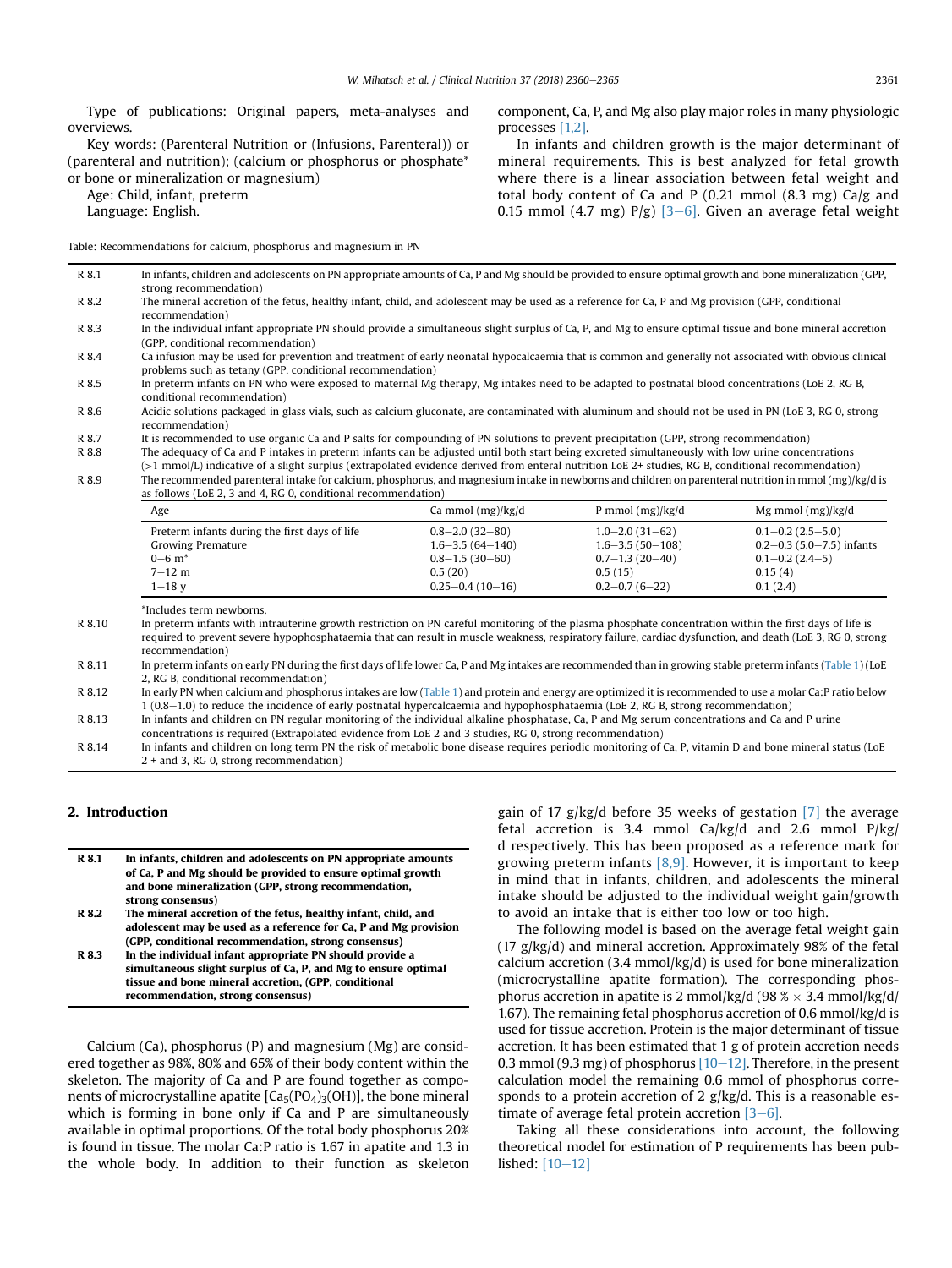P requirement (mmol) = [calcium deposition (mmol/kg)/ 1.67] + [protein accretion (g)\*0.33]

Ca, P and protein accretion are quantitatively not known in the individual infant. In any case, optimal PN should provide a simultaneous slight surplus of Ca and P to ensure optimal tissue and bone mineral accretion. Based on fetal total body analysis the theoretical optimal molar Ca:P ratio in PN for achievement of fetal body composition would be 1.3 in stable growing infants.

Physiologically the provision of P for tissue accretion in the growing body has priority. In cases of relative P deficiency, available P is primarily directed to the cellular metabolism, reducing bone mineralization or even inducing bone demineralization [\[13\].](#page-4-0) Therefore, the first priority in provision of early or incomplete PN is the provision of sufficient P in order to avoid severe hypophosphataemia, which may be life threatening. Consequently, especially in early or incomplete PN with high amino acid intake a molar Ca:P ratio in the PN solution less than  $1.3$  (i.e.  $0.8-1.0$ ) is required to prevent hypophosphataemia  $[11,13-16]$  $[11,13-16]$  $[11,13-16]$ .

In PN minerals are directly available for tissue accretion and bone mineralization in contrast to enteral nutrition where the individual mineral absorption has to be considered (especially calcium absorption which varies considerably from 20% to 80% [\[17\]\)](#page-5-0). Losses via skin, feces and especially urine (e.g. transient phosphorus loosing tubulopathy  $[18]$ ) have to be taken into account as well.

Owing to the lack of data, it is not possible to perform an equivalent calculation of the required mineral intake for infants and children.

### 3. Calcium

| R 8.4 | Ca infusion may be used for prevention and treatment of early |
|-------|---------------------------------------------------------------|
|       | neonatal hypocalcaemia that is common and generally not       |
|       | associated with obvious clinical problems such as tetany      |
|       | (GPP, conditional recommendation, strong consensus).          |

Ca is the most abundant mineral in the body. In blood, Ca exists in three fractions: ionized Ca (~50%), protein bound Ca (~40%), and a small amount of Ca that is complexed with other molecules such as citrate and phosphate. Blood Ca is tightly controlled by the actions of several hormones that maintain Ca homeostasis, especially parathyroid hormone (PTH), calcitonin and 1,25(OH)<sub>2</sub>-vitamin D. The main homeostatic control of blood Ca is deposition in or release from bone. Renal reabsorption of filtered Ca depends on Ca plasma concentration, Ca requirements, renal tubular function, and last but not least the availability of P for microcrystalline apatite formation in growing infants (e.g. corresponding to hypophosphataemia there is paradoxical calciuria in preterm infants fed human milk in the absence of P fortification)  $[2,19-23]$  $[2,19-23]$ .

Total body Ca content is around 28 g in term newborns. Approximately 1 kg of Ca is deposited between birth and adulthood. In children, daily Ca accretion rates average between 3.7 and 5.0 mmol/d (150 and 200 mg/d). However, since growth velocity is not uniform, accretion rates may be as high as 10 mmol/d (400 mg/ d) during infancy and puberty. A study using dual energy x-ray absorptiometry found an average bone Ca accretion rate of 5.5 mmol/d (220 mg/d) and 7.9 mmol/d (317 mg/d) in girls and boys respectively during stage III puberty [\[24\].](#page-5-0)

In newborns, owing to the interruption of placental transfer at birth, early hypocalcaemia rapidly occurs during the first  $24-48$  h of life owing to a relative immaturity of hormonal control (delayed PTH surge). This early neonatal hypocalcaemia is common and generally not associated with obvious clinical problems such as tetany. Ca infusion will usually prevent or treat early neonatal hypocalcaemia [\[25,26\].](#page-5-0)

In children, recommendations for enteral intake assume an absorption rate of 50-60%  $[2]$ . In PN Ca supplies may be limited owing to the risk of precipitation of Ca-P-salts [\[12,19\]](#page-4-0). However, this can be prevented by using organic phosphorus compounds such as glycerophosphate  $[26-28]$  $[26-28]$  $[26-28]$ .

## 4. Phosphorus

In addition to its presence in bone, P is also the principal intracellular anion, mainly in the form of phosphate. P plays a critical role in energy metabolism. In cells, most of the P is present in adenosine triphosphate, nucleic acids, and membranes. P deficiency results in inadequate supplies of energy-rich phosphates and, in particular, inhibition of glyceraldehyde-3-phosphate dehydrogenase, which plays a key position in glycolysis. Thereby P deficiency reduces adenosine triphosphate and 2,3-diphosphoglycerate levels and leads to left displacement of the oxygen-hemoglobin dissociation curve with decreased peripheral oxygen uptake and transport. Severe P deficiency may induce several clinical disorders including muscle weakness, delay in weaning from respiratory support, glucose intolerance, nosocomial infections and death  $[29-31]$  $[29-31]$  $[29-31]$ .

Two thirds of blood P is organic and 1/3 is inorganic. Blood P concentration is usually measured as phosphate concentration that may vary according to growth, intake and renal excretion. Renal reabsorption threshold of phosphate is higher in infants than in adults [\[2,12,18,19\]](#page-4-0). Therefore, particular attention should be paid to phosphate laboratory reference values in newborns, especially in premature infants. Indeed, the lower limit of the reference value is higher in premature infants (1.6 mmol/l, 5 mg/dl) than in adults (1.0 mmol/l, 3 mg/dl). As laboratories frequently use adult references, this may result in underestimation of hypophosphataemia in these infants [\[12,19,31\]](#page-4-0).

In newborn infants total body P is around 16 g rising to  $600-900$  g in an adult with 80% in bone and 9% in skeletal muscle [\[1\]](#page-4-0). P retention is related to bone mineralization, lean body mass accretion, and protein retention. Within physiological limits for compounding of PN the previously introduced equation may be used for estimation of the Ca:P ratio in PN.

# P intake (mmol) = [calcium intake (mmol/kg)/1.67] + [protein accretion  $(g)^*0.3$ ]

In stable premature infants on parenteral nutrition considering an optimal protein accretion of  $2-2.5$  g/kg/d and a Ca intake of 2 mmol/kg/d (which is below the intrauterine Ca accretion), the ideal Ca:P ratio seems close to 1, between 0.8 and 1.2 [\[2,12,19\].](#page-4-0) Considering the identical protein accretion of  $2-2.5$  g/kg/d with a Ca intake of 3 mmol/kg Ca (which is closer to the intrauterine Ca accretion), a higher Ca:P ratio may be used. It is important to keep in mind that this is different in enteral nutrition.

#### 5. Magnesium

| R 8.5 | In preterm infants on PN who were exposed to maternal Mg<br>therapy. Mg intakes need to be adapted to postnatal blood |
|-------|-----------------------------------------------------------------------------------------------------------------------|
|       | concentrations (LoE 2, RG B, conditional recommendation,<br>strong consensus)                                         |

Magnesium is the fourth most abundant mineral in the body and the second most abundant intracellular cation. In blood, about 1/3 of Mg is attached to plasma proteins and the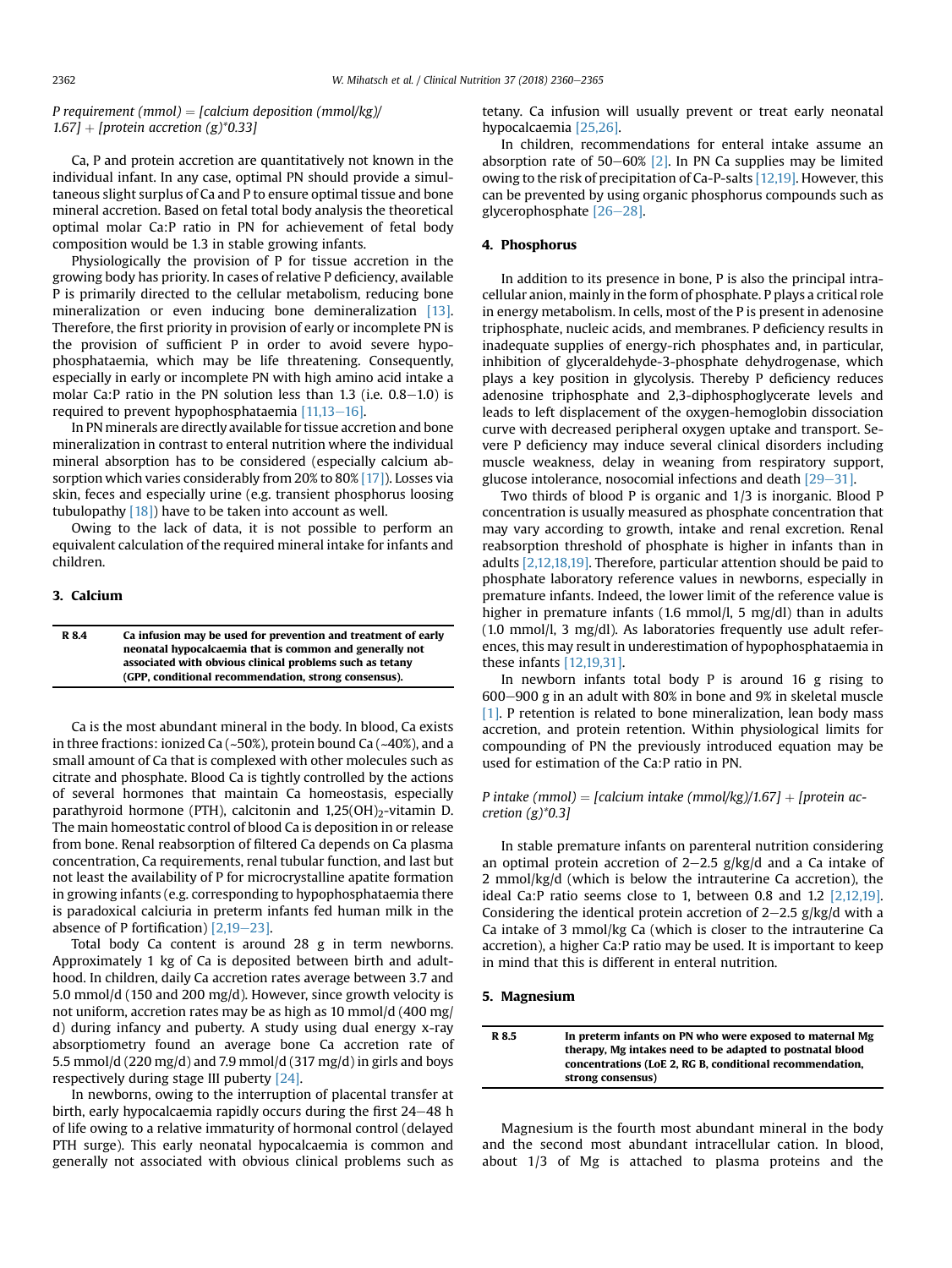remaining 2/3 is filtrated by the kidney [\[2\].](#page-4-0) Particular attention should also be paid to Mg laboratory reference values in newborns, which are higher than in adults. Recently, a normal range of  $0.7-1.5$  mmol/L has been suggested for premature and term newborns during the first two weeks of life [\[32\]](#page-5-0). However, total blood Mg concentration is not the best estimate of the biologically active fraction (ionized Mg). The concentration in red blood cells (around 2.5 mmol/L) represents a better indicator of Mg content in tissues [\[2\].](#page-4-0)

Fetal accretion is  $0.12-0.20$  mmol/kg/d  $(2.9-4.8 \text{ mg/kg/d})$ [\[8,33,34\].](#page-4-0) In the term newborn the total body Mg is around 0.8 g rising to 25 g in adulthood. Intakes and renal function play a critical role in Mg homeostasis. Around one third of Mg intake is usually excreted in the urine and  $5-15%$  of filtrated Mg is reabsorbed. Mg is essential to the activity of the Mg-dependent adenyl-cyclase involved both in the PTH release and activity on bone. Thus, in Mg deficiency there is both deficient PTH release and peripheral resistance to PTH with subsequent hypocalcaemia [\[2\]](#page-4-0).

Requirements are also frequently based on enteral nutrition data. Intestinal absorption rate is usually between 35 and 50%. Mg retention is usually around 0.08 mmol/kg/d in infants fed human milk and up to 0.15 mmol/kg/d in premature infants fed enriched preterm infant formulas [\[2\]](#page-4-0).

Premature newborns exposed to maternal Mg sulfate therapy (preeclampsia, tocolysis) may have high levels of Mg in the first days of life. In addition, their low postnatal glomerular filtration rates during the first week of life limit their ability to excrete excessive Mg intakes. Thus, Mg intakes must be limited in newborns of mothers that received Mg sulfate before delivery and intakes need to be adapted to postnatal blood concentrations.

## 6. Parenteral mineral supply

| R 8.6 | Acidic solutions packaged in glass vials, such as calcium gluconate,<br>are contaminated with aluminum and should not be used in PN |
|-------|-------------------------------------------------------------------------------------------------------------------------------------|
|       | (LoE 3, RG 0, strong recommendation, strong consensus)                                                                              |
| R 8.7 | It is recommended to use organic Ca and P salts for compounding                                                                     |
|       | of PN solutions to prevent precipitation (GPP, strong                                                                               |
|       | recommendation, strong consensus)                                                                                                   |
| R 8.8 | The adequacy of Ca and P intakes in preterm infants can be                                                                          |
|       | adjusted until both start being excreted simultaneously with low                                                                    |
|       | urine concentrations $(>1$ mmol/L) indicative of a slight surplus                                                                   |
|       | (extrapolated evidence derived from enteral nutrition LoE                                                                           |
|       | 2+ studies, RG B, conditional recommendation, strong consensus)                                                                     |
|       |                                                                                                                                     |

When selecting compounds suitable for PN, the potential for Ca cations to precipitate with inorganic phosphate anions must be considered. To some degree this can be avoided by initial mixing of the Ca salt with amino acids and glucose solution before diluting the solution and by adding phosphate salt at the end of the process. The use of organic phosphorus compounds circumvents this problem. Inorganic (Ca chloride) or organic (Ca gluconate, Ca glycerol-phosphate) Ca salts can be used in PN solutions. Chloride ions may increase the anion gap and lead to metabolic acidosis  $[12,35,36]$ . Ca gluconate stored in glass vials is contaminated with aluminum. Therefore, Ca gluconate packed in polyethylene is recommended to reduce aluminum contamination of parenteral nutrition (PN) [\[37\].](#page-5-0) Aluminum intake should not exceed 5  $\mu$ g/kg/d. Ca glycerophosphate is an adequate source of Ca and P but it is not registered for parenteral use [\[12\].](#page-4-0)

P can be provided as inorganic (sodium and potassium phosphate) or organic (fructose  $1-6$  diphosphate, sodium glycerophosphate, disodium glucose 1 phosphate) salts. Neutral potassium phosphate  $([K_2HPO_4]$  in contrast to acid potassium phosphate [KH2PO4]) induces a risk of precipitation that limits its use in PN. Disodium glucose-1-phosphate is widely used but its sodium content may limit its early utilization in premature infants [\[12,28\].](#page-4-0)

Mg may be provided using Mg sulfate or Mg chloride. However, Mg chloride usually increases the anion gap increasing the risk of metabolic acidosis. Thus, Mg is usually administered as Mg sulphate with few compatibility issues.

The adequacy of Ca and P intakes can be adjusted until both are excreted simultaneously with low urine concentrations (>1 mmol/ L) indicative of a slight surplus  $[2,19-23]$  $[2,19-23]$  $[2,19-23]$ .

6.1. Requirements for calcium, phosphate and magnesium in children

| R 8.9  | The recommended parenteral intake for calcium, phosphorus,<br>and magnesium in newborns and children on parenteral |
|--------|--------------------------------------------------------------------------------------------------------------------|
|        | nutrition in mmol (mg)/kg/d is given in Table 1 (LoE 2, 3 and 4,                                                   |
|        | RG 0, conditional recommendation, strong consensus)                                                                |
| R 8.10 | In preterm infants with intrauterine growth restriction on PN                                                      |
|        | careful monitoring of the plasma phosphate concentration                                                           |
|        | within the first days of life is required to prevent severe                                                        |
|        | hypophosphatemia that can result in muscle weakness,                                                               |
|        | respiratory failure, cardiac dysfunction, and death (LoE 3,                                                        |
|        | RG 0, conditional recommendation, strong consensus)                                                                |
|        |                                                                                                                    |

Recommendations for parenteral intake of Ca, P and Mg are given in the [Table 1.](#page-4-0) In individualized PN, especially if Ca and P intakes at the upper range are used, stability, compatibility and solubility of minerals need to be tested by the local pharmacy to avoid the risk of precipitation [\[27\]](#page-5-0). Blood concentrations and urine output require periodic monitoring during PN (see guideline on monitoring). In particular, monitoring of the plasma phosphate concentration is critical. In cases of relative P deficiency, available P is primarily directed to cellular metabolism, reducing bone mineralization or even inducing bone demineralization [\[13\].](#page-4-0) Hypophosphataemia was observed in preterm infants on PN with inappropriately low P intake  $[13]$  and high amino acid dosage [\[15,16\]](#page-4-0) (refeeding-like syndrome)  $[11,12,14-16]$  $[11,12,14-16]$  $[11,12,14-16]$ . In significantly malnourished patients hypophosphataemia has also been observed during nutritional rehabilitation (refeeding syndrome). Extreme hypophosphataemia can result in muscle weakness, respiratory failure, cardiac dysfunction, and death [\[38\]](#page-5-0).

6.2. Requirements in preterm infants and newborns

| R 8.11 | In preterm infants on early PN during the first days of life lower<br>Ca. P and Mg intakes are recommended than in growing stable<br>preterm infants (Table 1) (LoE 2, RG B, conditional<br>recommendation, strong consensus) |
|--------|-------------------------------------------------------------------------------------------------------------------------------------------------------------------------------------------------------------------------------|
| R 8.12 | In early PN when calcium and phosphorus intakes are low                                                                                                                                                                       |
|        | (Table 1) and protein and energy are optimized it is                                                                                                                                                                          |
|        | recommended to use a molar Ca:P ratio below $1(0.8-1.0)$ to                                                                                                                                                                   |
|        | reduce the incidence of early postnatal hypercalcaemia and                                                                                                                                                                    |
|        | hypophosphataemia (LoE 2, RG B, strong recommendation,                                                                                                                                                                        |
|        | strong consensus)                                                                                                                                                                                                             |
| R 8.13 | In infants and children on PN regular monitoring of the                                                                                                                                                                       |
|        | individual alkaline phosphatase, Ca, P and Mg plasma                                                                                                                                                                          |
|        | concentrations and Ca and P urine concentrations is required                                                                                                                                                                  |
|        | (Extrapolated evidence from LoE 2 and 3 studies, RG 0, strong<br>recommendation, strong consensus)                                                                                                                            |
|        |                                                                                                                                                                                                                               |

Owing to the wide range of individual growth velocities in preterm infants (5-20 g/kg/d), a wide range of requirements was proposed in previous recommendations: Ca 1.0-4.0 mmol/kg per day, P 0.75–3.0 mmol/kg per day, and a molar Ca:P ratio around 1.3 (mass ratio around 1.7) [\[1,39\]](#page-4-0).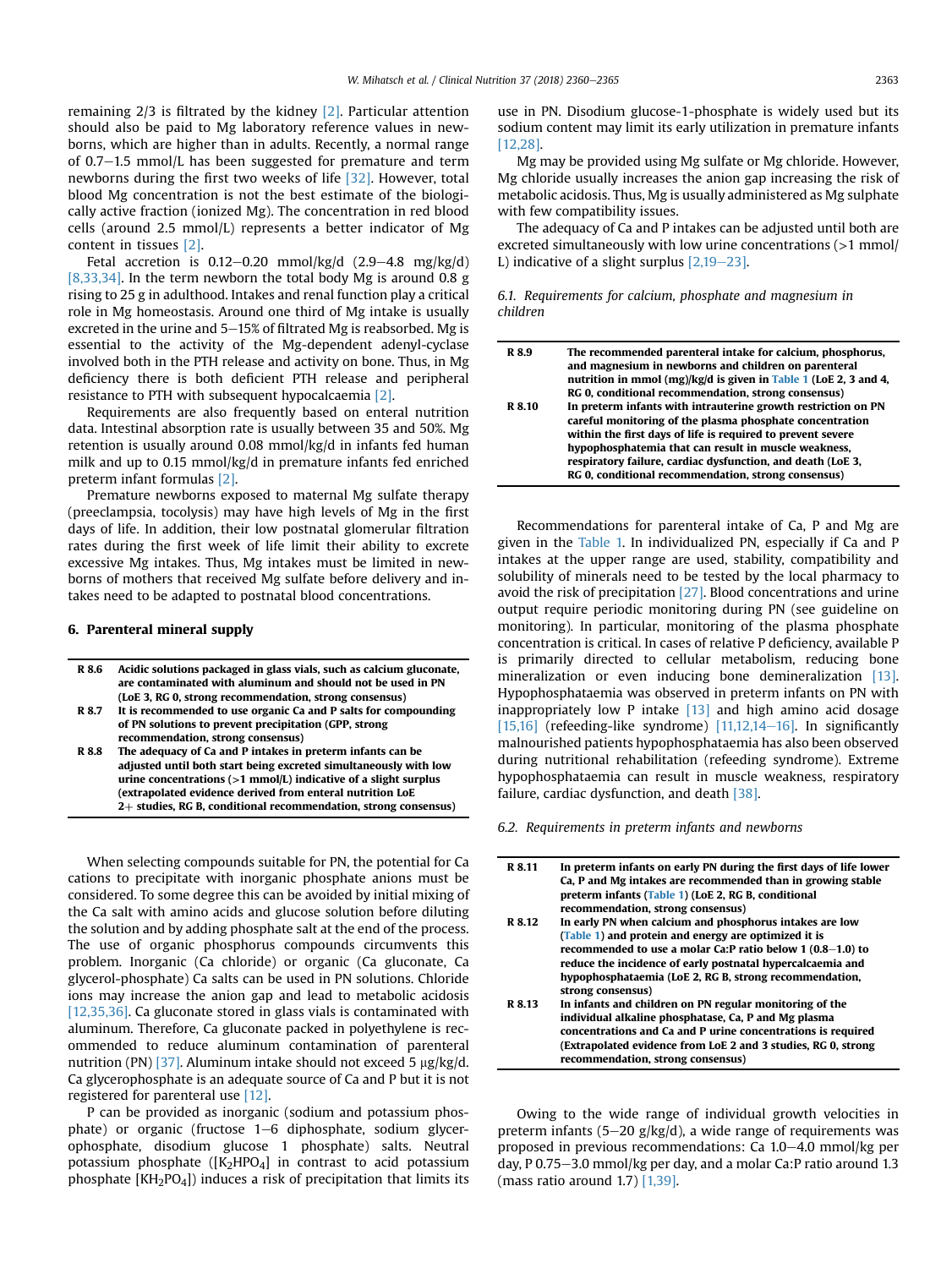#### <span id="page-4-0"></span>Table 1

Recommendations for calcium, phosphorus, and magnesium intake in newborns and children on parenteral nutrition.

| Age                                                                                 | Suggested parenteral intake in mmol (mg)/kg/d            |                                                        |                                            |
|-------------------------------------------------------------------------------------|----------------------------------------------------------|--------------------------------------------------------|--------------------------------------------|
|                                                                                     | Ca                                                       | P                                                      | Μg                                         |
| Preterm infants<br>during the first<br>days of life                                 | $0.8 - 2.0(32 - 80)$                                     | $1.0-2.0(31-62)$ $0.1-0.2(2.5-5.0)$                    |                                            |
| Growing premature $1.6-3.5(64-140)$ $1.6-3.5(50-108)$ $0.2-0.3(5.0-7.5)$<br>infants |                                                          |                                                        |                                            |
| $0 - 6$ m <sup>a</sup><br>$7 - 12$ m<br>$1 - 18$ v                                  | $0.8 - 1.5(30 - 60)$<br>0.5(20)<br>$0.25 - 0.4(10 - 16)$ | $0.7 - 1.3(20 - 40)$<br>0.5(15)<br>$0.2 - 0.7(6 - 22)$ | $0.1 - 0.2$ (2.4-5)<br>0.15(4)<br>0.1(2.4) |

<sup>a</sup> Includes term newborns.

Very low birth weight and small for gestational age infants are at risk for early hypophosphataemia owing to their high P needs for growth [11,12,31]. In these infants, tubular phosphate reabsorption, which is usually 85-90%, increases to its maximum. In addition, Ca cannot be fixed in the bone inducing hypercalcaemia, hypercalciuria, and if prolonged bone demineralization, osteopenia, and nephrocalcinosis [11,19,31]. In early PN with low total Ca and P intake, molar Ca:P ratios below 1  $(0.8-1.0)$  may reduce the incidence of early postnatal hypophosphataemia and consequent hypercalcaemia when protein and energy intakes are optimized from the first day of life  $[11,12,19]$ .

Thereafter, the requirements of premature infants strongly depend on the individual growth velocity and are between 1 and 4 mmol/kg/d of Ca (40–160 mg/kg/d) and 0.75–3 mmol/kg/d of P  $(23-93 \text{ mg/kg/d})$  with a molar Ca:P ratio around 1.3 and between 0.2 and 0.3 mmol/kg/d for Mg  $[1,33]$ . It is important to consider that the individual Ca, P and Mg homeostasis needs to be monitored regularly.

For term infants, data obtained from breast fed infants can be applied to PN assuming an absorption rate of  $50-60%$  for Ca, 85-95% for P, and 35-50% for Mg  $[1,2]$ . Therefore, taking into account a protein retention of  $1-1.5$  g/kg/d, term newborn requirements are estimated to be between 0.8 and 1.5 mmol/kg/d for Ca, between 0.7 and 1.3 mmol/kg/d for P, and between 0.1 and 0.2 mmol/kg/d for Mg.

6.3. Requirements in infants and children on long term PN

| R 8.14 | In infants and children on long term PN the risk of metabolic |
|--------|---------------------------------------------------------------|
|        | bone disease requires periodic monitoring of Ca. P. vitamin D |
|        | and bone mineral status (LoE $2 +$ and 3, RG 0, strong        |
|        | recommendation, strong consensus)                             |

Hypercalciuria and negative calcium balance are potential complications of PN and can be attenuated in the short-term by intravenous phosphate [\[41,42\]](#page-5-0). This effect is not caused by alterations in the PTH-1,25-dihydroxyvitamin D axis, but likely reflects P deficiency.

Infants and children on long term PN are at risk of developing "metabolic bone disease" (MBD) which is characterized by incomplete mineralization of osteoid with consequent disturbances ranging from osteopenia to severe bone disease with fractures  $[43-48]$  $[43-48]$ . The cause of MBD is multifactorial but mainly a calcium and/or phosphate deficiency. Other factors involved are negative calcium balance, hyperparathyroidism, and excessive vitamin D intake or vitamin D toxicity  $[49-53]$  $[49-53]$  $[49-53]$  and last but not least toxicity from aluminum in PN fluid. Although the latter has decreased with improvements in compounding [\[54,55\]](#page-5-0), recent publications still suggest that it remains almost impossible to reduce the aluminum intake below 5  $\mu$ g/kg/day in children <30 kg with currently available PN solutions [\[56,57\].](#page-5-0) Frequently hypercalciuria and MBD are associated.

Adequacy of phosphate intake has empirically been shown to be a key component in long term PN in infants and children not only for energy metabolism but also for optimal bone mineralization. In a cohort of children aged  $4-13$  years receiving home cyclic PN for  $4$ consecutive years hypercalciuria was reversed and painful bone disease did not occur at a Ca intake of 0.35 mmol/kg/d and a phosphorus intake of 0.7 mmol/kg/d in absence of vitamin D administration  $[58]$ . In these children Ca and P intake were significantly higher than previously recommended and an inverse Ca:P ratio of 0.5 in absence of vitamin D administration was used. These data suggest that the upper limit for recommended Ca and P intake should be increased (Table 1).

BMD scores assessed in the available pediatric studies  $[43-45]$  $[43-45]$  $[43-45]$ do not allow clear conclusions about optimum Ca and P intake for infants on long term PN. However, in contrast to the previous recommendation, these data suggest that increasing the Ca recommendation up to  $0.35-0.4$  mmol/kg/d and providing an excess of phosphorus (0.7 mmol/kg/d) using a Ca:P ratio less than 1 (close to 0.5) might be beneficial, even though this does not match the distribution of these elements in the human body  $[6,59]$ .

The high prevalence of MBD  $[43-48]$  $[43-48]$  $[43-48]$  requires careful and periodic (see guideline on monitoring) monitoring of Ca, P, vitamin D and bone mineral status (e.g. by DEXA).

#### References

- [1] [Parenteral Nutrition Guidelines Working G, European Society for Clinical N,](http://refhub.elsevier.com/S0261-5614(18)31169-5/sref1) [Metabolism, European Society of Paediatric Gastroenterology H, Nutrition,](http://refhub.elsevier.com/S0261-5614(18)31169-5/sref1) [European Society of Paediatric R. Guidelines on Paediatric Parenteral Nutrition](http://refhub.elsevier.com/S0261-5614(18)31169-5/sref1) [of the European Society of Paediatric Gastroenterology, Hepatology and](http://refhub.elsevier.com/S0261-5614(18)31169-5/sref1) [Nutrition \(ESPGHAN\) and the European Society for Clinical Nutrition and](http://refhub.elsevier.com/S0261-5614(18)31169-5/sref1) [Metabolism \(ESPEN\), supported by the European Society of Paediatric](http://refhub.elsevier.com/S0261-5614(18)31169-5/sref1) [Research \(ESPR\)](http://refhub.elsevier.com/S0261-5614(18)31169-5/sref1)  $-7$ . Iron, minerals and trace elements. J Pediatr Gastroenterol [Nutr 2005;41\(Suppl. 2\):S39](http://refhub.elsevier.com/S0261-5614(18)31169-5/sref1)-[46](http://refhub.elsevier.com/S0261-5614(18)31169-5/sref1).
- [2] [Rigo J, Mohamed MW, De Curtis M. Disorders of calcium, phosphorus and](http://refhub.elsevier.com/S0261-5614(18)31169-5/sref2) [magnesium. In: Martin RJ, Fanaroff AA, Walsh MC, editors. Fanaroff and](http://refhub.elsevier.com/S0261-5614(18)31169-5/sref2) [Martin neonatal-perinatal medicine. 9th ed. St. Louis: Elsevier Mosby; 2011.](http://refhub.elsevier.com/S0261-5614(18)31169-5/sref2) [p. 1523](http://refhub.elsevier.com/S0261-5614(18)31169-5/sref2)-[55](http://refhub.elsevier.com/S0261-5614(18)31169-5/sref2).
- [3] Fee BA, Weil Jr WB, Body composition of infants of diabetic mothers by direct analysis. Ann N Y Acad Sci  $1963:110:869-97$  $1963:110:869-97$ .
- [4] [Kelly HJ, Soloan RE, Hoffman W, Saunders C. Accumulation of nitrogen and six](http://refhub.elsevier.com/S0261-5614(18)31169-5/sref4) minerals in the human fetus during gestation. Hum Biol  $1951:23:61-74$  $1951:23:61-74$ .
- [5] [Widdowson EM, Spray CM. Chemical development in utero. Arch Dis Child](http://refhub.elsevier.com/S0261-5614(18)31169-5/sref5)  $1951;26:205-14.$  $1951;26:205-14.$  $1951;26:205-14.$
- [6] [Widdowson EM, Dickerson JWT. The composition of the body as a whole. New](http://refhub.elsevier.com/S0261-5614(18)31169-5/sref6) [York: Academic Press; 1961](http://refhub.elsevier.com/S0261-5614(18)31169-5/sref6).
- [7] [Mihatsch WA, Pohlandt F, Koetting K, Voigt M. New and improved population](http://refhub.elsevier.com/S0261-5614(18)31169-5/sref7) [based German reference data for preterm infants growth. Pediatr Res](http://refhub.elsevier.com/S0261-5614(18)31169-5/sref7) [2004;56:495A.](http://refhub.elsevier.com/S0261-5614(18)31169-5/sref7)
- [8] [Ziegler EE, O\\_Donnell AM, Nelson SE, Fomon SJ. Body composition of the](http://refhub.elsevier.com/S0261-5614(18)31169-5/sref8) reference fetus. Growth  $1976:40:329-41$ .
- [9] [Pohlandt F. Bedarf an Kalzium, Phosphor, Magnesium und Vitamin D bei](http://refhub.elsevier.com/S0261-5614(18)31169-5/sref9) [Fruehgeborenen](http://refhub.elsevier.com/S0261-5614(18)31169-5/sref9) e [Vermeidung von Knochenmineralmangel. In: Duc G, edi](http://refhub.elsevier.com/S0261-5614(18)31169-5/sref9)[tor. Fruehgeborene unter 1500 g: Energieftoffwechsel am Krankenbett.](http://refhub.elsevier.com/S0261-5614(18)31169-5/sref9)<br>[Braunschweig, Wiesbaden: Friedr. Vieweg](http://refhub.elsevier.com/S0261-5614(18)31169-5/sref9) & [Sohn; 1984. p. 124](http://refhub.elsevier.com/S0261-5614(18)31169-5/sref9)–[47](http://refhub.elsevier.com/S0261-5614(18)31169-5/sref9).
- [10] [Rigo J, Pieltain C, Viellevoye R, Bagnoli F. Calcium and phosphorus homeo](http://refhub.elsevier.com/S0261-5614(18)31169-5/sref10)[stasis: pathophysiology. In: Buenocore G, Bracci R, Weindling M, editors.](http://refhub.elsevier.com/S0261-5614(18)31169-5/sref10) [Neonatology a practical approach to neonatal diseases. Rome: Springer; 2012.](http://refhub.elsevier.com/S0261-5614(18)31169-5/sref10) [p. 333](http://refhub.elsevier.com/S0261-5614(18)31169-5/sref10)-[53.](http://refhub.elsevier.com/S0261-5614(18)31169-5/sref10)
- [11] [Bonsante F, Iacobelli S, Latorre G, et al. Initial amino acid intake in](http://refhub.elsevier.com/S0261-5614(18)31169-5/sref11)fluences [phosphorus and calcium homeostasis in preterm infants](http://refhub.elsevier.com/S0261-5614(18)31169-5/sref11)-[it is time to change](http://refhub.elsevier.com/S0261-5614(18)31169-5/sref11) [the composition of the early parenteral nutrition. PLoS One 2013;8:e72880](http://refhub.elsevier.com/S0261-5614(18)31169-5/sref11).
- [12] [Senterre T, Abu Zahirah I, Pieltain C, de Halleux V, Rigo J. Electrolyte and](http://refhub.elsevier.com/S0261-5614(18)31169-5/sref12) [mineral homeostasis after optimizing early macronutrient intakes in VLBW](http://refhub.elsevier.com/S0261-5614(18)31169-5/sref12) [infants on parenteral nutrition. J Pediatr Gastroenterol Nutr 2015;61:491](http://refhub.elsevier.com/S0261-5614(18)31169-5/sref12)-[8.](http://refhub.elsevier.com/S0261-5614(18)31169-5/sref12)
- [13] [Pieltain C, Rigo J. Early mineral metabolism in very-low-birth-weight infants.](http://refhub.elsevier.com/S0261-5614(18)31169-5/sref13) [J Pediatr Gastroenterol Nutr 2014;58:393](http://refhub.elsevier.com/S0261-5614(18)31169-5/sref13).
- [14] [Christmann V, de Grauw AM, Visser R, Matthijsse RP, van Goudoever JB, van](http://refhub.elsevier.com/S0261-5614(18)31169-5/sref14) [Heijst AF. Early postnatal calcium and phosphorus metabolism in preterm](http://refhub.elsevier.com/S0261-5614(18)31169-5/sref14) [infants. J Pediatr Gastroenterol Nutr 2014;58:398](http://refhub.elsevier.com/S0261-5614(18)31169-5/sref14)-[403](http://refhub.elsevier.com/S0261-5614(18)31169-5/sref14).
- [15] [Ross JR, Finch C, Ebeling M, Taylor SN. Refeeding syndrome in very-low-birth](http://refhub.elsevier.com/S0261-5614(18)31169-5/sref15)[weight intrauterine growth-restricted neonates. J Perinatol 2013;33:717](http://refhub.elsevier.com/S0261-5614(18)31169-5/sref15)-[20](http://refhub.elsevier.com/S0261-5614(18)31169-5/sref15).